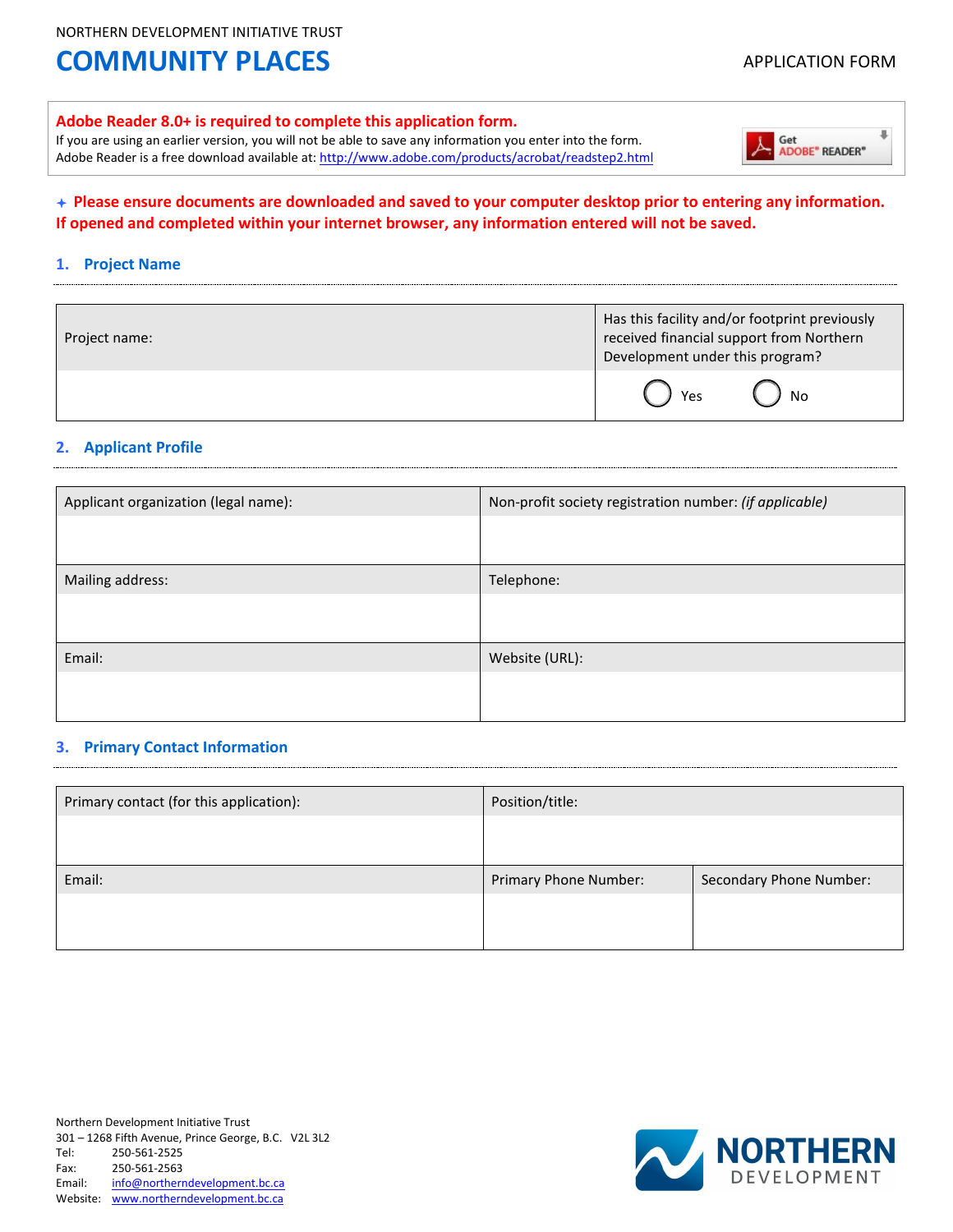### **4. Project Location and Resolution**

| Appropriate jurisdiction the project is<br>located within:                                                           | Name of the appropriate local government or First Nations Band providing the<br>resolution of support: |  |
|----------------------------------------------------------------------------------------------------------------------|--------------------------------------------------------------------------------------------------------|--|
| Municipality (city, town, village<br>or regional district):                                                          | If regional district, what electoral area:                                                             |  |
| First Nation reserve:                                                                                                |                                                                                                        |  |
| Has the resolution of support been secured? $\bigstar$ Refer to the Application Guide for sample resolution wording. |                                                                                                        |  |
| Yes; attached to application                                                                                         | No; date resolution of support is expected to be secured:                                              |  |

### **5. Project Timeline**

| Stage of project:                  | Scheduled date (dd-mmm-yyyy): |
|------------------------------------|-------------------------------|
| Forecasted project start date      |                               |
| Forecasted project completion date |                               |

### **6. Project Overview**

| Will the applicant own and operate the asset?                                                                                                                     |                                                                                           |      |      |      |           |
|-------------------------------------------------------------------------------------------------------------------------------------------------------------------|-------------------------------------------------------------------------------------------|------|------|------|-----------|
| No $\bigstar$ If the property/building is not owned by the applicant, please provide evidence of control<br>Yes<br>(i.e. lease agreement for five years or more). |                                                                                           |      |      |      |           |
|                                                                                                                                                                   | Indicate the physical condition of the asset before investment. ♦ Before photos required. |      |      |      |           |
| N/A                                                                                                                                                               | Very poor                                                                                 | Poor | Fair | Good | Very good |
|                                                                                                                                                                   | Enter a brief description of the project, including the scope and objective/outcome:      |      |      |      |           |
|                                                                                                                                                                   |                                                                                           |      |      |      |           |
|                                                                                                                                                                   |                                                                                           |      |      |      |           |
|                                                                                                                                                                   |                                                                                           |      |      |      |           |
|                                                                                                                                                                   |                                                                                           |      |      |      |           |
|                                                                                                                                                                   |                                                                                           |      |      |      |           |
|                                                                                                                                                                   |                                                                                           |      |      |      |           |
|                                                                                                                                                                   |                                                                                           |      |      |      |           |
|                                                                                                                                                                   |                                                                                           |      |      |      |           |
|                                                                                                                                                                   |                                                                                           |      |      |      |           |
|                                                                                                                                                                   |                                                                                           |      |      |      |           |
|                                                                                                                                                                   |                                                                                           |      |      |      |           |
|                                                                                                                                                                   |                                                                                           |      |      |      |           |
|                                                                                                                                                                   |                                                                                           |      |      |      |           |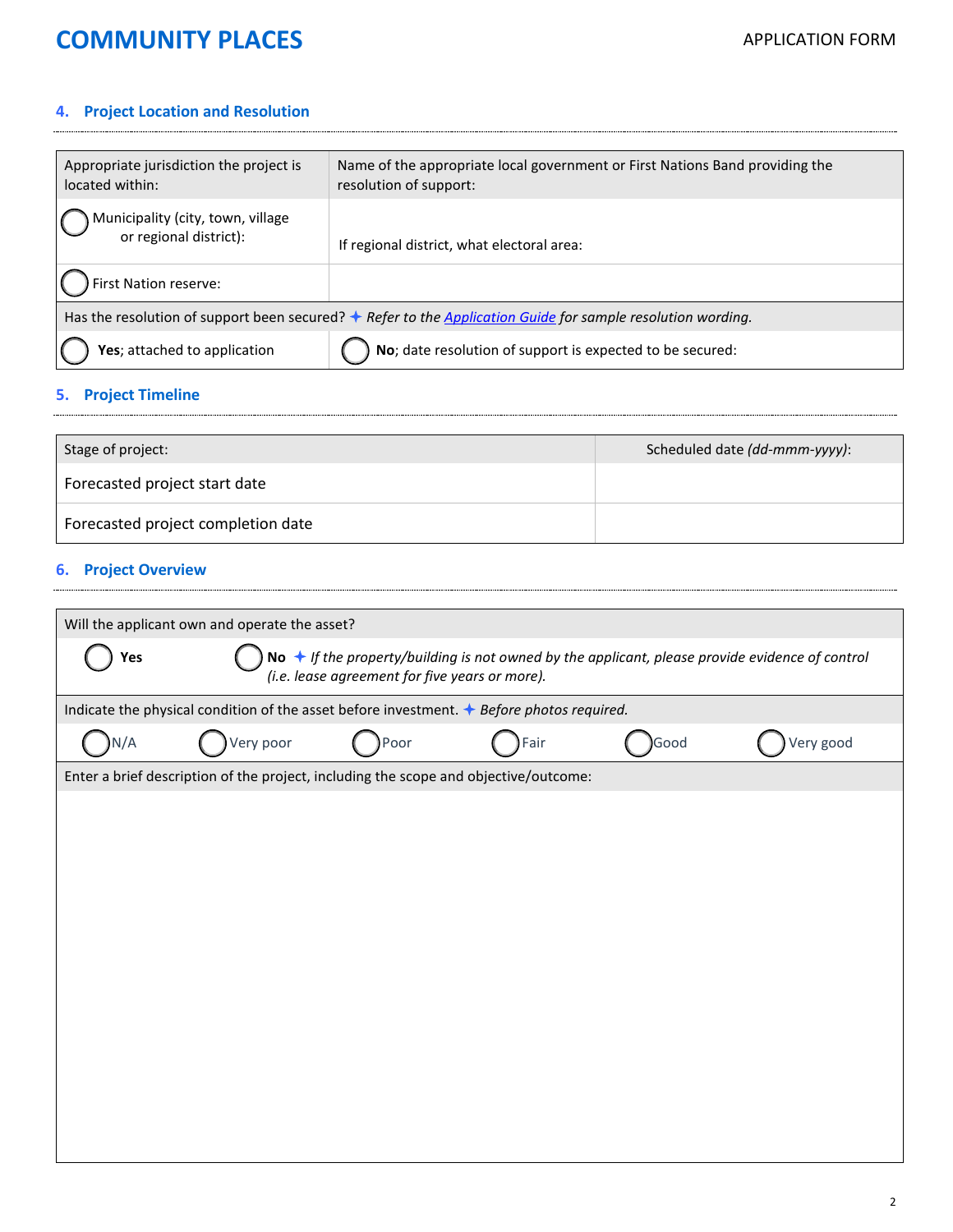Please explain why your project is needed in your community.

#### **7. Strategic Factors**

Fill out all that are applicable. The following strategic factors will be considered in the application assessment.

Does the project create space(s) that offer ancillary uses that will generate revenues for the applicant? If so, please explain

If any market research or a business case been completed, summarize the results: *This must be demonstrated by attaching the relevant supporting document.*

Will the project foster cultural awareness and contributes to inclusivity? if so, please explain

Will this project enhance the physical appearance, character, or natural environment in the community? If so, please explain

Will the completion of the project will result in reduced operation, maintenance and related costs over the life-cycle of the asset? If so, please explain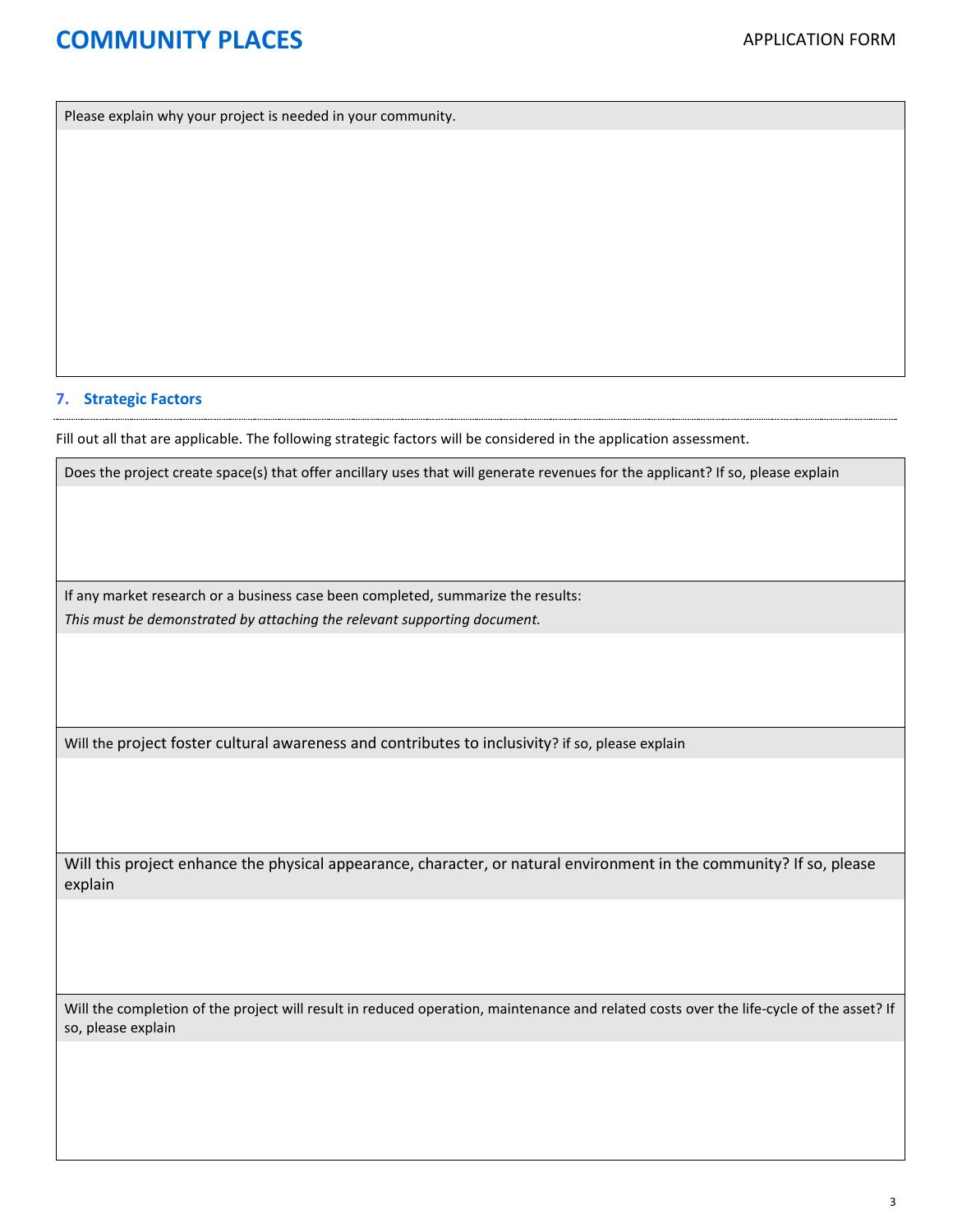What, if any systems, policies or practices are in place to ensure that funds to replace the asset at the end of its life will be available?

*This must be demonstrated by attaching the relevant supporting document (e.g. Asset Management Plan).*

If the project is aligned with the long-term plans/vision of the community, please explain how. *This must be demonstrated by attaching the relevant supporting document (e.g. OCP)*

Describe any accessibility concerns the completion of this project will alleviate:

Describe any health and safety concerns the completion of this project will alleviate:

If the project will support resident/workforce attraction and retention, please explain how.

How does the project result in the preservation/creation of an amenity that serves multiple uses?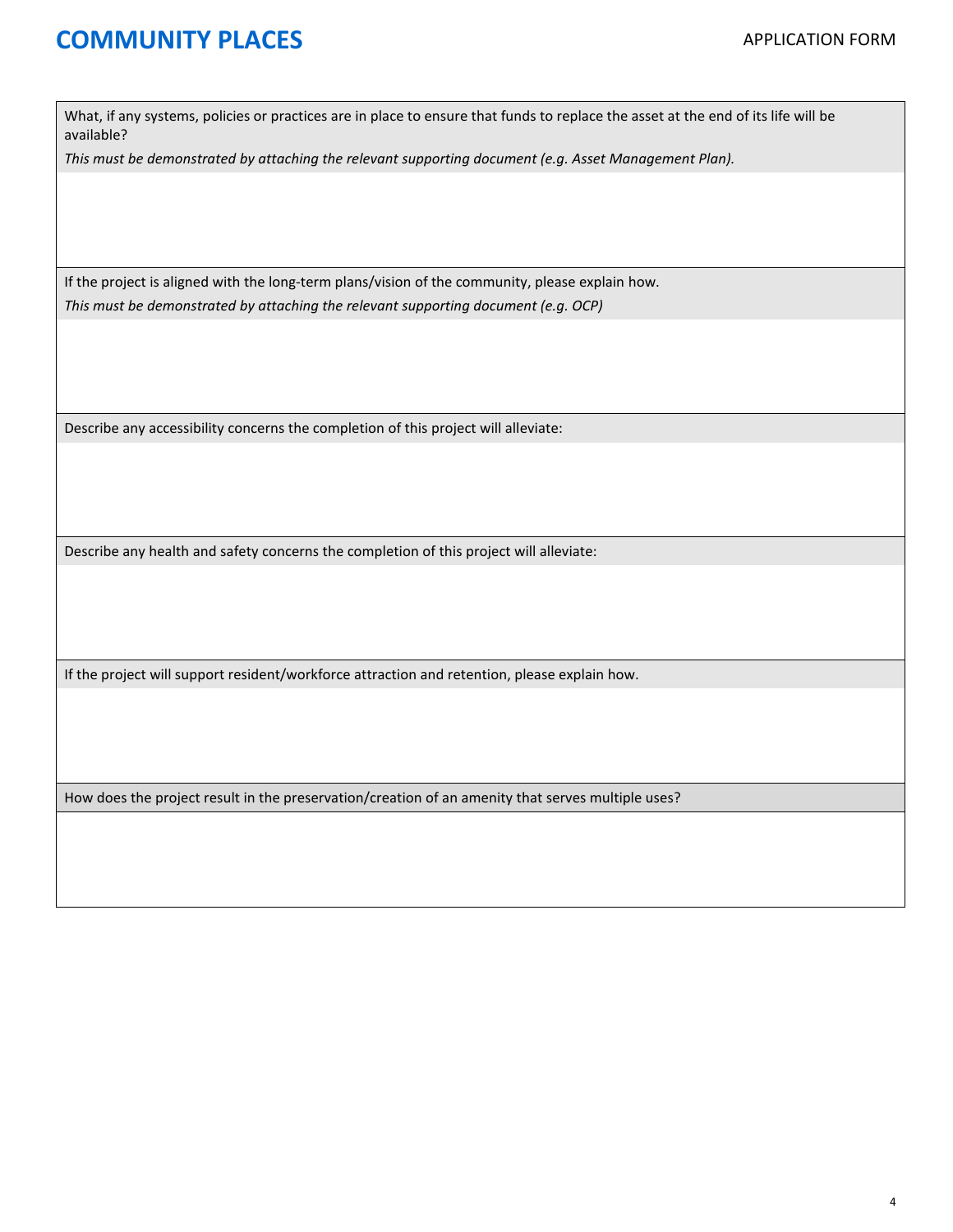### **8. Project Budget, Funding Request, and Funding %**

| Eligible project budget (as per Project Budget Template):   | Funding request (grant): | Requested funding %: |
|-------------------------------------------------------------|--------------------------|----------------------|
|                                                             |                          | %                    |
| Applicants are required to use the Project Budget Template. | Maximum \$30,000.        | Maximum 70%.         |

### **9. Other Funding Sources**

| Funding source:<br>$+$ Do not use acronyms. | Amount (\$): | Identify funding<br>terms:                                                                                                                                         | Identify funding confirmation:                                 |
|---------------------------------------------|--------------|--------------------------------------------------------------------------------------------------------------------------------------------------------------------|----------------------------------------------------------------|
|                                             | \$           | Applicant contribution                                                                                                                                             | Approval letter attached<br>Date approval expected:            |
|                                             | \$           | ○ Grant ○ Loan<br>$\bigcap$ Other:                                                                                                                                 | Approval letter attached<br>$\bigcap$ Date approval expected:  |
|                                             | \$           | O Grant O Loan<br>$\bigcirc$ Other:                                                                                                                                | Approval letter attached<br>$\bigcirc$ Date approval expected: |
|                                             | \$           | ◯ Grant ◯ Loan<br>$\bigcap$ Other:                                                                                                                                 | Approval letter attached<br>$\bigcap$ Date approval expected:  |
|                                             | \$           | O Grant O Loan<br>$\bigcirc$ Other:                                                                                                                                | Approval letter attached<br>$\bigcap$ Date approval expected:  |
|                                             | \$           | ○ Grant ○ Loan<br>$\bigcap$ Other:                                                                                                                                 | Approval letter attached<br>◯ Date approval expected:          |
| <b>TOTAL OTHER FUNDING:</b>                 | \$0.00       | \$0.00<br><b>TOTAL PROJECT FUNDING:</b><br>(Northern Development + Other Sources)<br><b>←</b> Eligible project budget must match total project funding $\triangle$ |                                                                |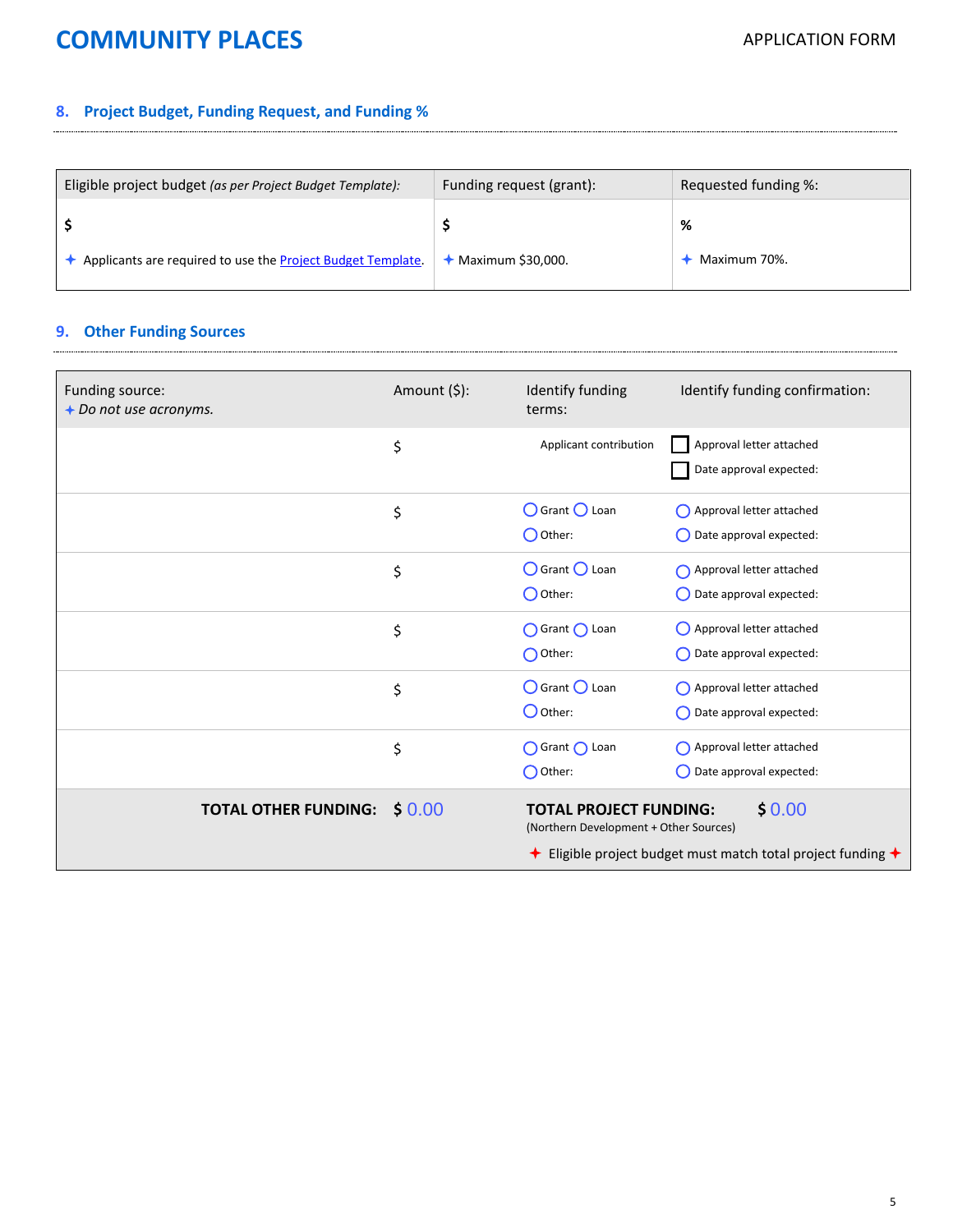#### **10. Attachments**

Check all documents that are applicable and attached to this application:

| Document name:                                                                                             |
|------------------------------------------------------------------------------------------------------------|
| Detailed project budget using Northern Development's Project Budget Template (required; in excel format)   |
| Detailed quotes                                                                                            |
| Funding approval confirmations (required prior to approval, except in the Northeast)                       |
| Local government or band resolution of support (required prior to the regional advisory committee meeting) |
| Society certificate of incorporation (required for not-for-profit applicants)                              |
| 'Before' photo(s)                                                                                          |
| Most recent annual financial statements                                                                    |
| Letters of support from community organizations                                                            |
| Lease agreement/or user agreement                                                                          |
| Business case or other market research                                                                     |
| Asset management plan                                                                                      |
| Community alignment document (OCP, council priorities, strategic plan, economic development plan etc.)     |
| Other:                                                                                                     |
| Other:                                                                                                     |
| Other:                                                                                                     |
| Other:                                                                                                     |
| Other:                                                                                                     |